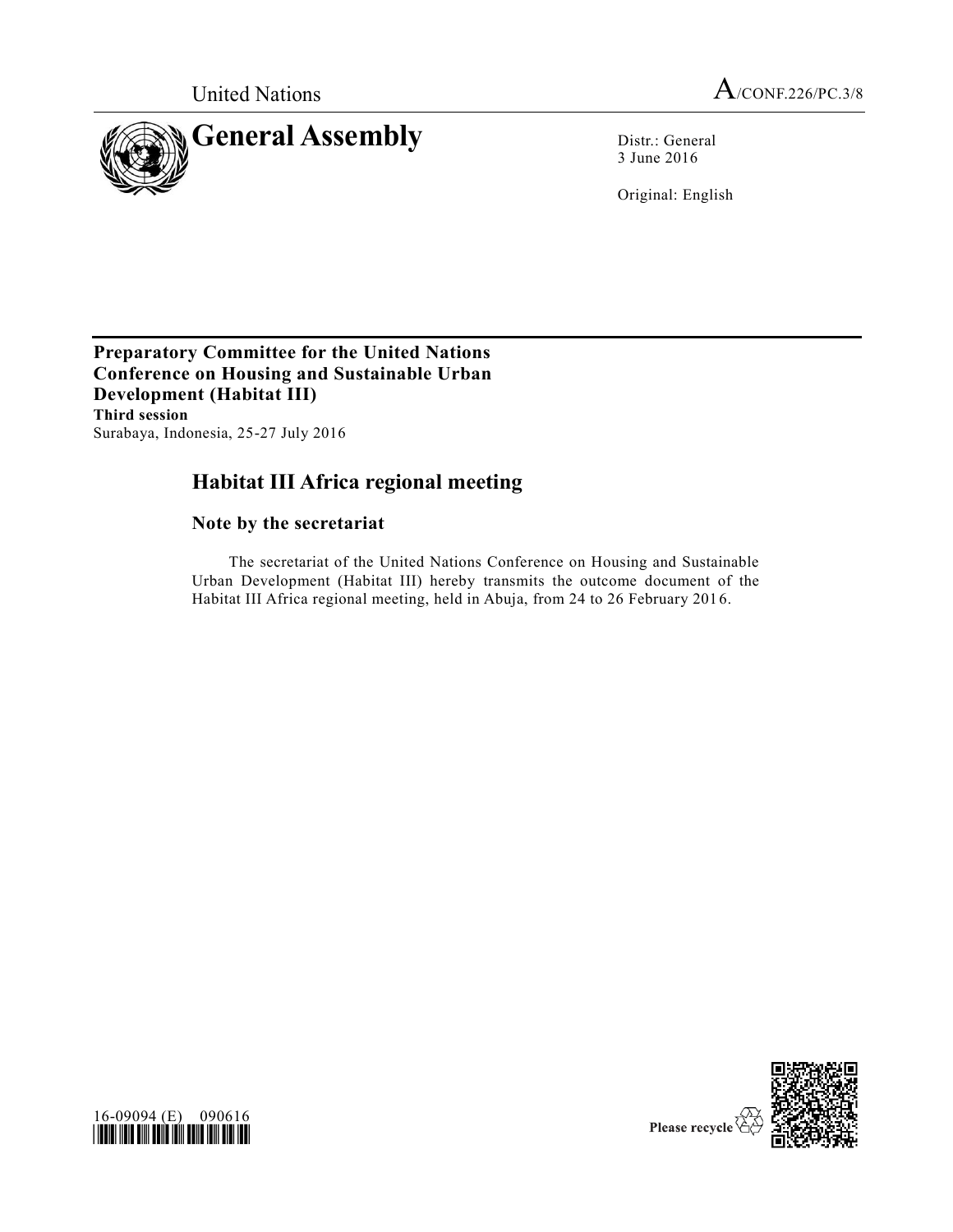## **Habitat III Africa regional meeting**

## **Africa's priorities for the New Urban Agenda**

We, the representatives of national government, local and regional authorities, intergovernmental organizations, United Nations agencies, professionals, academia, the private sector, civil society organizations, women, children and youth, participating in the Habitat III Africa regional meeting in Abuja, Nigeria, from 24 to 26 February 2016,

*Guided* by the African Union's Agenda 2063, as a strategic framework for ensuring inclusive socioeconomic transformation and, in this regard, recalling the importance it attaches to urbanization as a driver of structural transformation,

*Expressing our profound gratitude and appreciation* to the Government of Nigeria for convening and hosting this African regional preparatory meeting on the United Nations Conference on Housing and Sustainable Urban Development (Habitat III),

*Conveying our appreciation* to the people of Nigeria, in particular the residents of the Federal Capital Territory, Abuja, for the warm welcome and hospitality extended to the participants at this meeting,

*Commending* the Habitat III secretariat, the United Nations Human Settlements Programme (UN-Habitat) and the Economic Commission for Africa for compiling the Habitat III Africa regional report presenting the implementation of the 1996 Habitat Agenda and current urban challenges,

*Commending also* the African Union for its efforts on facilitating an inclusive process towards the Habitat III conference to articulate Africa's vision for sustainable urban and human settlements development in the New Urban Agenda,

*Recognizing* the milestones of the Habitat I and Habitat II conferences, the outcome document of the United Nations Conference on Sustainable Development, held in Rio de Janeiro, Brazil, from 20 to 22 June 2012, entitled "The future we want", relevant resolutions of the General Assembly and the Governing Council of UN-Habitat, Assembly of the African Union decision 29 (II) on urbanization and the Dakar Declaration adopted on the occasion of the fifteenth summit of the International Organization of la Francophonie, in November 2014,

*Recognizing also* the World Urban Forum as the foremost global arena for interaction among policymakers, local government leaders, non-governmental stakeholders and expert practitioners in the field of human settlements, especially the ninth session of the Forum, to be held in 2018 in Kuala Lumpur, as the first session to have a thematic focus on the implementation of the New Urban Agenda to be adopted at Habitat III,

*Encouraging* African national governments, local and regional authorities, intergovernmental organizations, United Nations agencies, professionals, academia, the private sector, civil society organizations, women, children and youth to participate at the next Habitat III thematic meeting on informal settlements, to be held in Pretoria on 7 and 8 April 2016,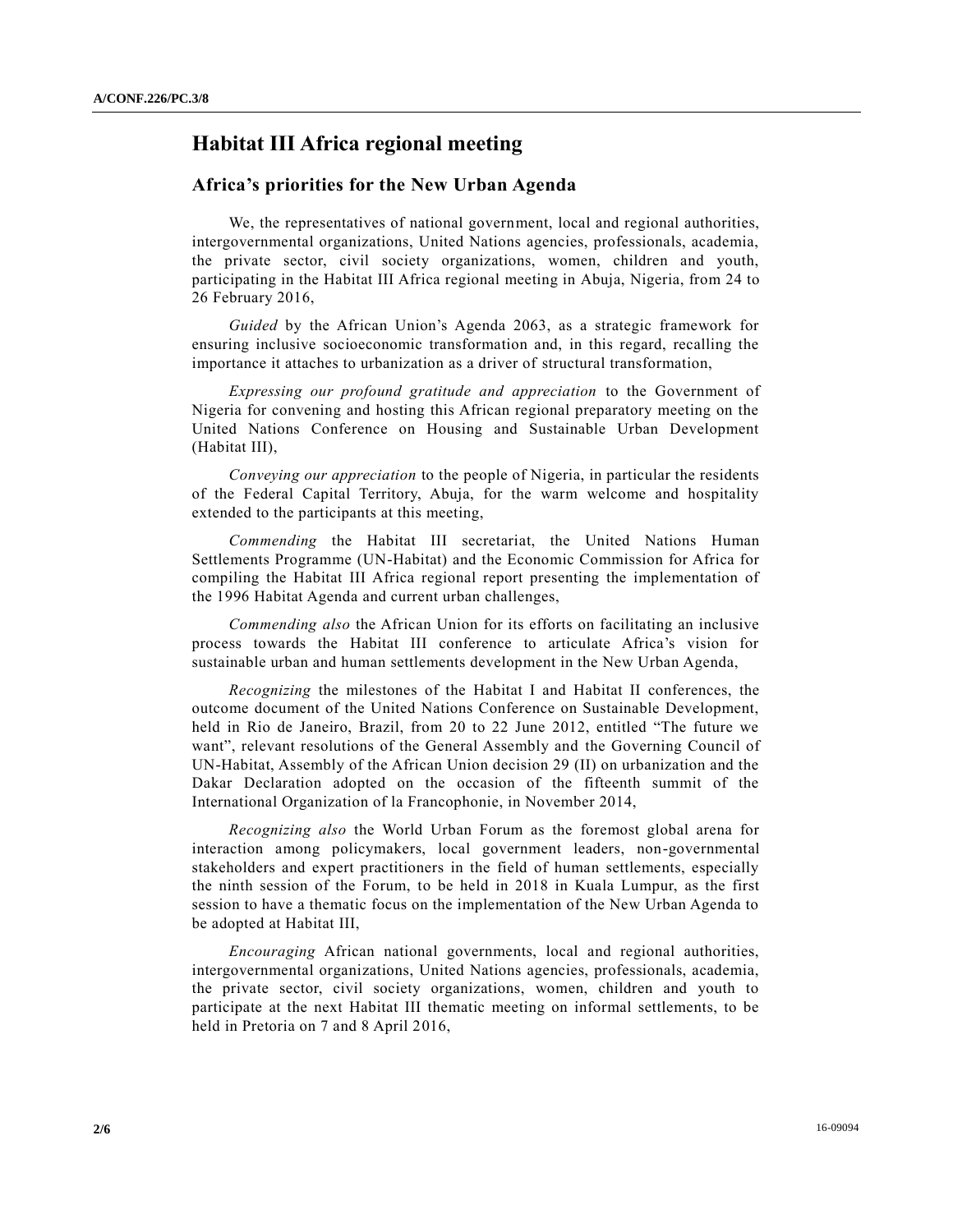*Welcoming* the initiative of the President of Nigeria on the African regional urban agenda and the strengthening of the partnership programme under UN-Habitat, and invite African Heads of State and Government to join and support the initiative,

*Looking forward* to the celebration of the twenty-second session of the Conference of the Parties to the United Nations Framework Convention on Climate Change, to be held in Marrakech, Morocco, in November 2016, as a significant step in linking the implementation of the New Urban Agenda to the framework of the climate change agreements, and welcome the initiative by the Government of Morocco to host an African ministerial forum, in May 2016 in Rabat, to advance the debate of city policies and sustainable development,

*Taking into account* the recent adoption of the 2030 Agenda for Sustainable Development, the Addis Ababa Action Agenda of the Third International Conference on Financing for Development, the Sendai Framework for Disaster Risk Reduction 2015-2030 and the Paris Agreement under the United Nations Framework Convention on Climate Change,

*Acknowledging* that the opportunities and challenges of urbanization and human settlements have increased in scope and complexity and thus has the need to harness the full potential of the existing institutional and policy frameworks as transformative instruments for economic growth and poverty reduction,

*Mindful* that sustainable urbanization for Africa encompasses a holistic and integrated concept of human settlements on a continuum that reinforces economic, social and environmental linkages across metropolises, cities and medium-sized towns to villages where most of the continent's population still reside, requiring a multisectoral approach that strengthens partnerships at all levels, including with non-State actors,

*Aware* of the emerging challenge of forced urbanization owing to, among others, conflicts, terrorism and natural disasters, which has forced populations to move en masse from rural areas to urban centres and vice versa, and across borders, stretching existing infrastructure and resulting in increased insecurity and poverty, which need to be addressed in a comprehensive manner,

*Recommend* the following actions:

1. Harness the potential of urbanization to accelerate structural transformation for inclusive and sustainable growth by:

(a) Allocating adequate financial resources to promote sustainable urbanization and human settlements development in order to drive structural transformation for the benefit of all citizens. This should include the promotion of land titling and registration and resource generation through land base revenue and land value capture;

(b) Promoting inclusive economic growth that translates to full employment and decent jobs, as well as improved living standards, for all;

(c) Enhancing connectivity between rural and urban areas to harness the full potential of urban rural linkages;

(d) Strengthening linkages between urbanization and structural change policies, including accelerated industrialization and agricultural modernization strategies for high productivity and value addition;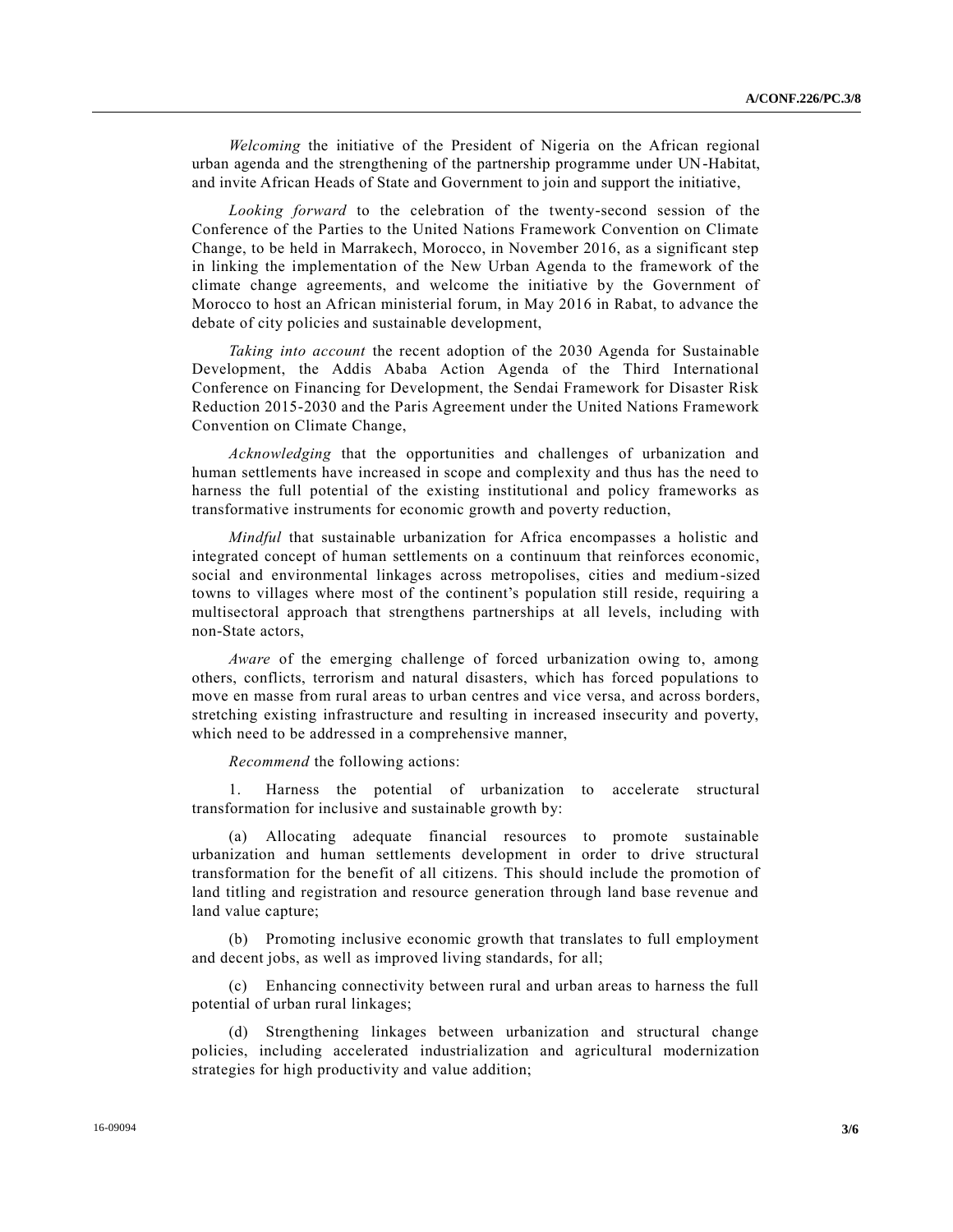(e) Strengthening and creating systems of well-connected cities and human settlements at the national and regional levels as nodes of growth on the basis on their competitive advantages;

(f) Integrating urbanization into national development planning as a crosscutting factor driving national growth and transformation;

Prioritizing planning and investment for sustainable urban mobility systems that link people, places and economic opportunities;

2. Enhance people-centred urban and human settlements by:

(a) Ensuring access to affordable basic services, including clean water, sanitation, energy, health, education and sustainable transport, as well as employment by all citizens in order to realize their full potential, in particular young people, women and people in vulnerable groups;

(b) Strengthening institutions and spatial planning systems to foster urban safety and security and as a healthy environment and to promote inclusion through participatory approaches and consultative frameworks, with special attention given to conflict and post-conflict settlements planning;

(c) Ensuring access to sustainable, affordable and adequate housing and land, and promoting slum upgrading to ensure security of tenure and access to socioeconomic facilities, taking into account the diversity of contexts, the potential of informal economies and the rights of the inhabitants;

(d) Developing and implementing clean air policies to reduce health risks through regulatory and voluntary initiatives, working with multiple stakeholders;

(e) Developing a national system of connected cities and human settlements to enhance rural-urban linkages and to advance growth and transformation on the basis of their competitive advantages;

(f) Adopting integrated national urbanization policies in the context of national development planning to facilitate multisectoral coordination and collaboration and avoid sectoral silos;

(g) Focusing on pre-emptive, spatial and programmatic urban planning to harness the full potential of urbanization and avoid irreversible and unsustainable pathways;

(h) Accommodating cultural differences, promoting localized systems of sustainable urban development and paying increased attention to the preservation of cultural heritage;

3. Strengthen institutions and systems for promoting transformative change in human settlements, including by:

(a) Enhancing capacities for rural and urban planning, governance and management, underpinned by sound data collection and use;

(b) Promoting effective decentralized urban management by technically and financially empowering cities and local governments to deliver adequate shelter and sustainable human settlements;

(c) Facilitating the participation of urban dwellers in urban governance and management;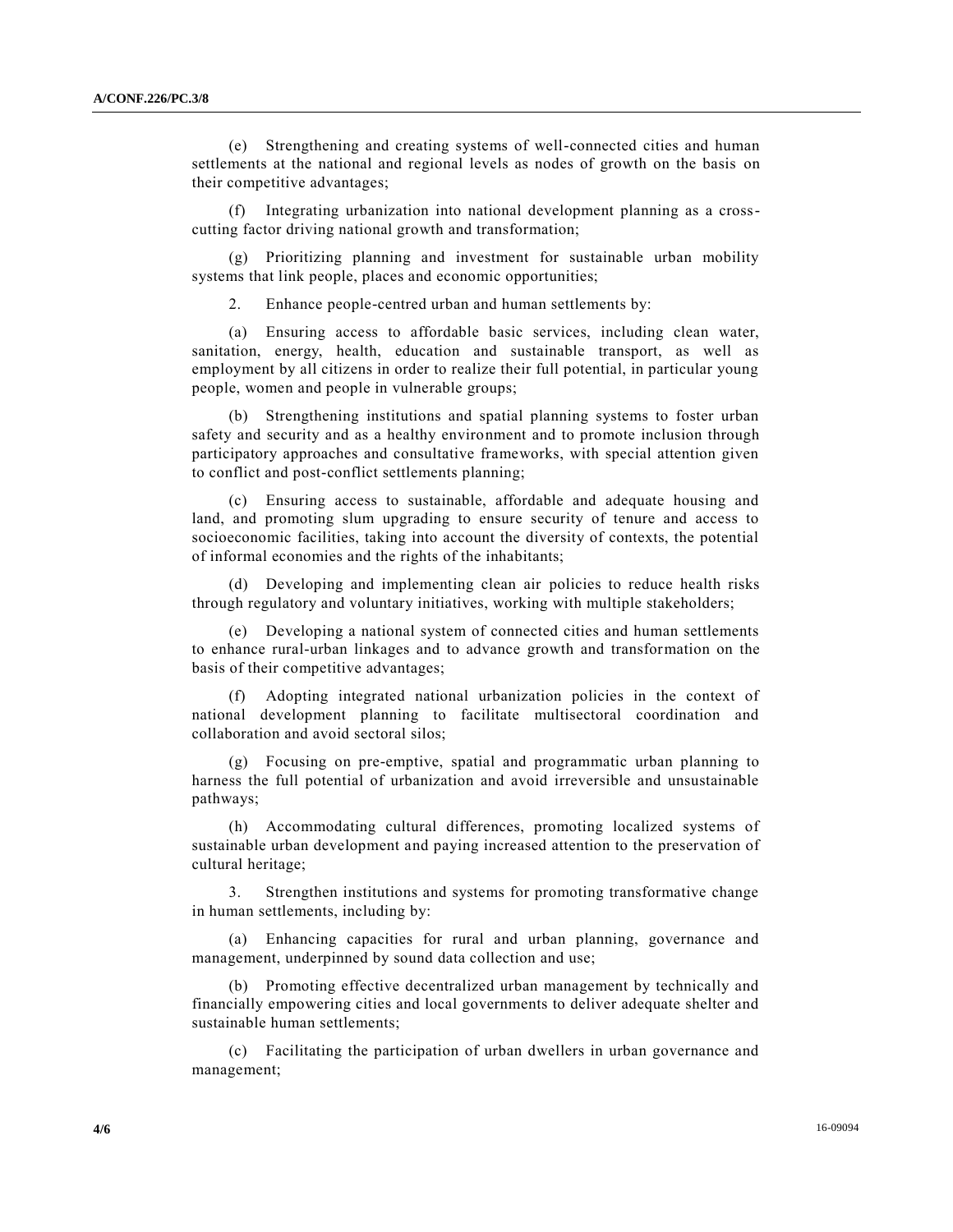(d) Strengthening and harmonizing urban legislation and regulation to promote and facilitate planned urbanization;

4. Enhance the contribution of urban and human settlements development to continental integration by:

(a) Taking advantage of urban corridors at the regional level for related infrastructure and other initiatives, cross-regional interaction and movement of people;

(b) Orienting regional and interregional infrastructure, facilities and initiatives to promote cross-boundary interaction and leverage the assets of urban and human settlements;

(c) Enhancing the urban dimension of existing subregional initiatives and investments;

(d) Positioning urbanization and human settlements as a driver of competitiveness through specialization and connected urban systems, namely, infrastructure, the economy and institutions, at the regional level;

(e) Developing sustainable cities with improved urban systems for improved functionality and efficiency, including energy and resource efficiency and effective delivery of urban basic services and infrastructure;

5. Enhance environmental sustainability, resilience and effective responses to climate change in cities and human settlements by:

(a) Strengthening the capacities of local governments for strategic response to climate change adaptation and mitigation across the rural-urban continuum;

(b) Developing infrastructure that is resilient and that will reduce the impact of disasters, especially in slums and informal settlements, and building institutional capacities and mechanisms and disaster risk management and mitigation, including early warning systems and urban observatories;

(c) Promoting green building and infrastructure technologies and the application of designs that mitigate climate change and adapt to its impact, including the urban heat island effect;

(d) Fostering the utilization of sustainable renewable energy and natural resources and investment in low carbon production systems in urban centres;

(e) Promoting resource efficiency in cities to facilitate urban development in a manner that preserves rapidly diminishing natural resources and allow cities to better manage water, waste, food, land and energy;

(f) Developing systems for sustainable solid and liquid waste management, including promoting the principle of reducing, reusing and recycling resources;

6. Enhance efforts to advance a global partnership to facilitate the implementation of the new global urban and human settlements agenda by:

(a) Mobilizing financial resources from both State and non-State actors;

(b) Enhancing multi-stakeholder engagement, including the private sector, for the effective implementation of the New Urban Agenda for cities and human settlements in Africa;